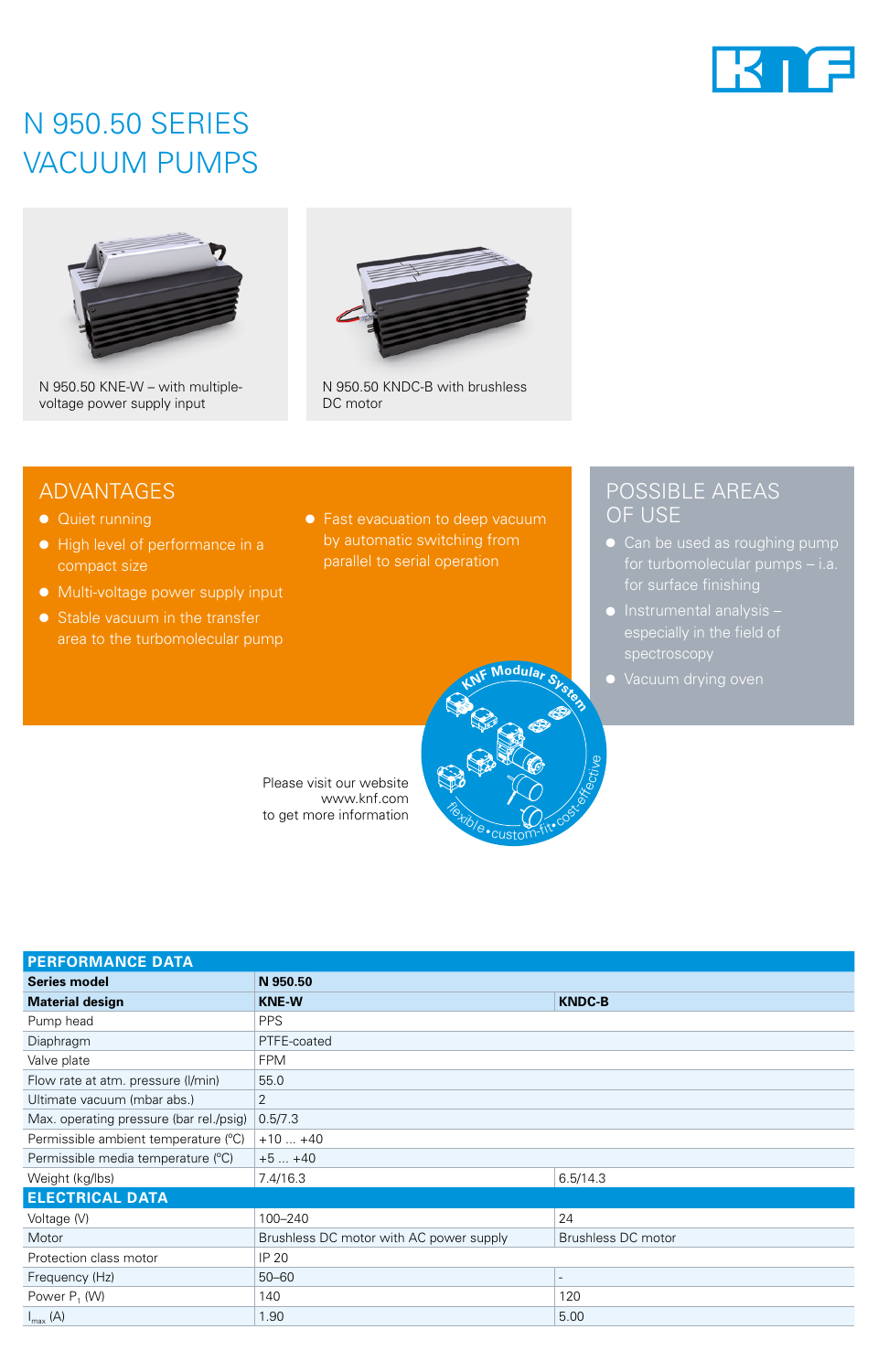| <b>ACCESSORIES</b>            |                     |          |                      |
|-------------------------------|---------------------|----------|----------------------|
| <b>Description</b>            | <b>Illustration</b> | Part No. | <b>Details</b>       |
| Control cable                 |                     | 125391   | $0.5 \text{ m}$ long |
| Gas ballast valve             |                     |          | on request           |
| Hose connector                |                     | 004950   | G 1/4, for tube ID 9 |
| Sealing for hose connector    |                     | 029112   | G 1/4                |
| Small flange, stainless steel |                     | 048116   | G 1/4, KF 16         |

| <b>SPARE PARTS</b> |          |                                 |
|--------------------|----------|---------------------------------|
| <b>Description</b> | Part No. | <b>Details</b>                  |
| Spare parts kit    | 125411   | Diaphragm, valves, sealing ring |

The performance values for the series models shown on this data sheet were determined under test conditions. The actual performance values may differ and depend in particular on the usage conditions and therefore on the specific application, on the parameters of the components involved in the user's system and on any technical modifications carried out which deviate from the standard configuration or the as

delivered condition.

If individual designs have been created for specific customers on the basis of series models, other technical performance data may apply.

Before operation begins, the relevant operating instructions and/or assembly or installation instructions should be read and the safety information contained in these instructions should be noted.

KNF reserves the right to make changes to the product and the associated documentation without prior notice to the customer.



**www.knf.com**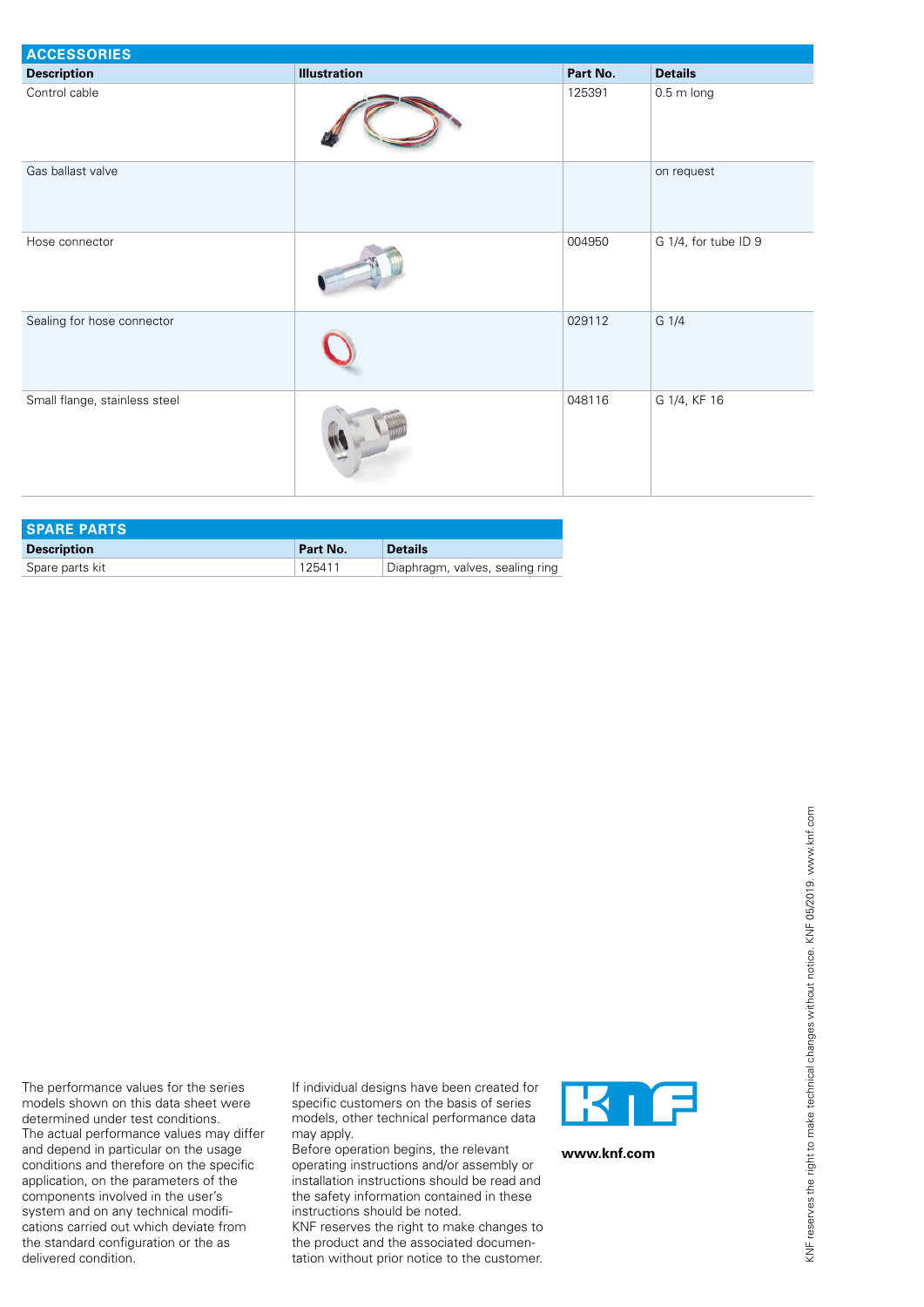# N 950.50 KNE-W

| <b>PERFORMANCE DATA</b> |                                                |                                                 |                                          |
|-------------------------|------------------------------------------------|-------------------------------------------------|------------------------------------------|
| Series model            | Flow rate at<br>atm. pressure<br>$(1/min)^{1}$ | Max. operat-<br>ing pressure<br>(bar rel./psig) | <b>Ultimate</b><br>vacuum<br>(mbar abs.) |
| N 950.50 KNE-W          | 550                                            | 0.5/7.3                                         | 2                                        |

<sup>1)</sup> Liter at STP

#### **N 950.50 KNE-W**



#### **N 950.50 KNE-W**





**N 950.50 KNE-W | SUCTION PUMPING SPEED (1.500 1/MIN)**